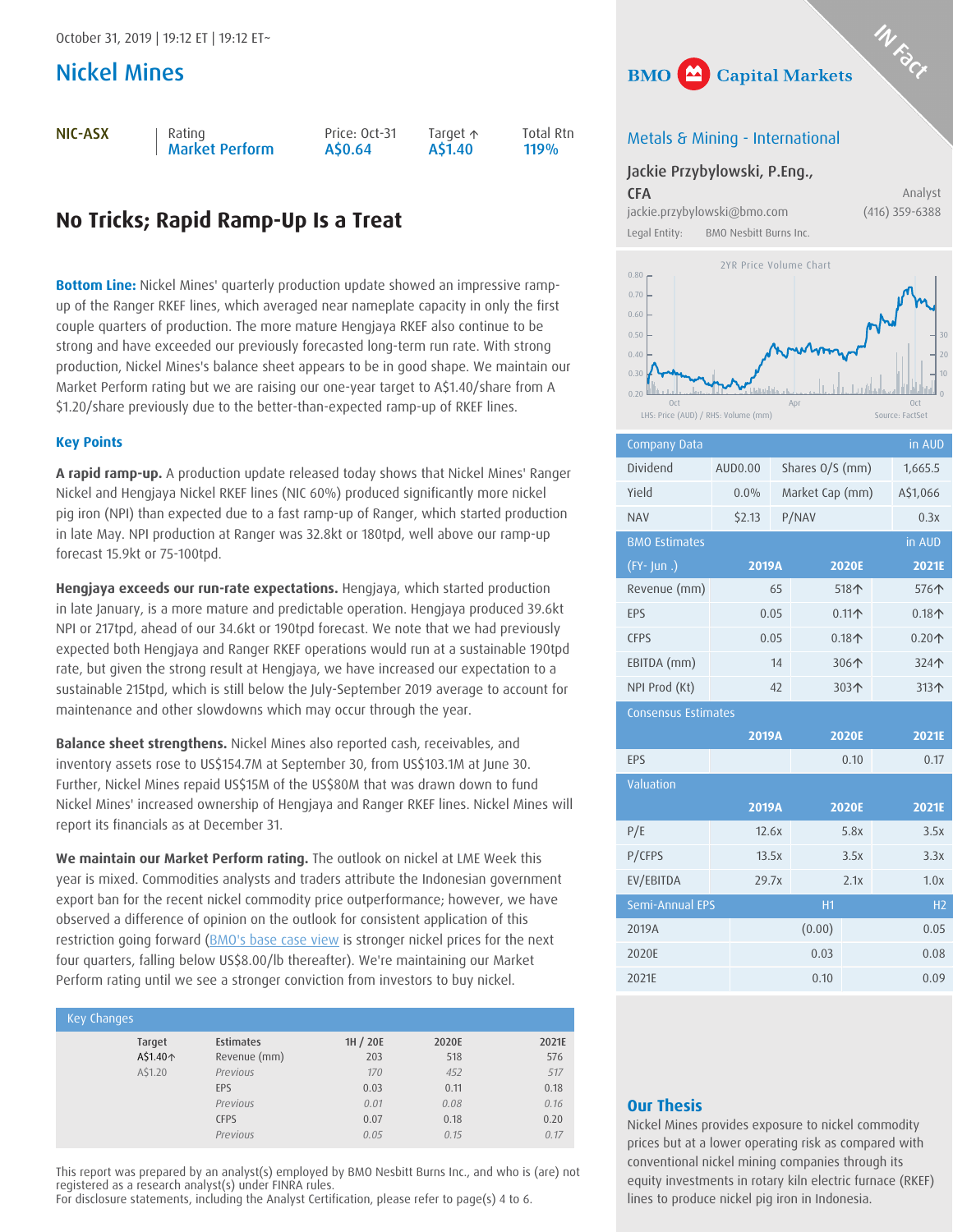

#### Nickel Mines - Block Summary Model

| <b>Income Statement</b>    | 2019A          | 2020E          | 2021E          |
|----------------------------|----------------|----------------|----------------|
| <b>Total Revenues</b>      | 65             | 518            | 576            |
| Cost of Sales              | 43             | 213            | 254            |
| <b>DD&amp;A</b>            | $\overline{7}$ | 6              | $\overline{3}$ |
| <b>SG&amp;A</b>            | $\overline{3}$ | $\overline{3}$ | 3              |
| Interest Expense           | 58             | $\mathbf{1}$   | 3              |
| Adjusted Net Income        | 66             | 146            | 245            |
| Adjusted EPS               | 0.05           | 0.11           | 0.18           |
| EBITDA                     | 14             | 306            | 324            |
| <b>Cash Flow Statement</b> | 2019A          | 2020E          | 2021E          |
| Operating Cash Flow        | $\overline{4}$ | 308            | 326            |
| Investing Cash Flow        | (141)          | (196)          | $\overline{0}$ |
| Financing Cash Flow        | 186            | 80             | $\overline{0}$ |
| Change in Cash             | 48             | 191            | 327            |
| Beg Cash Balance           | $\mathbf{1}$   | 49             | 240            |
| Ending Cash Balance        | 49             | 240            | 567            |
| Free Cash Flow             | (135)          | 111            | 327            |
| <b>Balance Sheet</b>       | 2019A          | 2020E          | 2021E          |
| Cash & Equivalents         | 49             | 240            | 567            |
| Long-Term Debt             | $\overline{0}$ | 80             | $\overline{0}$ |
| ND/EBITDA                  | (3.3)x         | $(0.5)$ x      | (1.5)x         |
| <b>Total Liabilities</b>   | 77             | 157            | 157            |
| Total Shareholders' Equity | 455            | 756            | 1,080          |
| Net Debt                   | (45)           | (156)          | (483)          |
| <b>Production</b>          | 2019A          | 2020E          | 2021E          |
| NPI Production (Kt)        | 42             | 303            | 313            |
| Nickel Price (US\$/lb)     | 5.60           | 8.85           | 7.54           |

Source: BMO Capital Markets, Company Reports

**Scenarios** 

# Valuation

We value Nickel Mines shares using a 75% weighting of a 0.7x multiple to our NAV and a 25% weighting of a 4.0x EV/ EBITDA multiple to our NTM EBITDA.

### Upside Scenario AUD2.00

Our upside scenario share price is based on a US\$10.00/lb long-term nickel price and growth to the RKEF business.

#### Downside Scenario **AUDO.45**

Our downside scenario share price is based on a US\$5.00/lb long-term nickel price.



# Key Catalysts

Ramp-up of the RKEF lines to full production run rate, cost savings through road haulage, selling limonite ore to nearby HPAL, higher equity participation in existing RKEF, equity participation in new RKEF lines.

## Company Description

Nickel Mines mines nickel laterite ore and produces nickel pig iron through RKEF lines in Indonesia.







[NIC-ASX](https://research-ca.bmocapitalmarkets.com/Member/Home/nbresearch.aspx?Ticker=NIC=AU) Research

[Glossary](https://research-ca.bmocapitalmarkets.com/documents/9C38BC5D-6EE9-4359-A0FD-43B5B0459AA8.PDF?) C[ompan](https://research-ca.bmocapitalmarkets.com/Member/CNM/ShowModel.aspx?TC=EQ&TK=NIC=AU@CA)y Models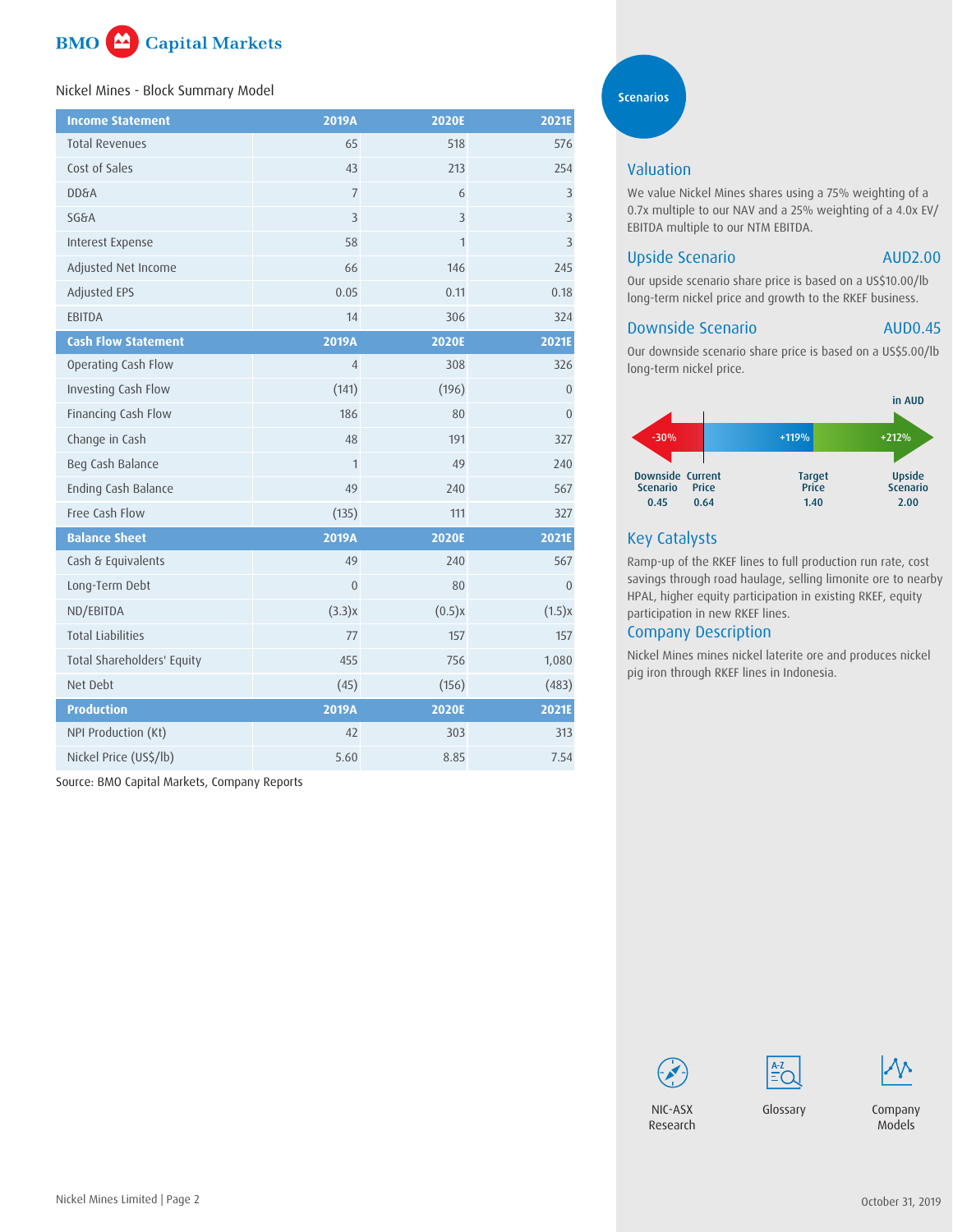# **BMO** Capital Markets

### **Exhibit1: Nickel Mines Block Model**

| <b>Nickel Mines</b>                               |                         |                  |                    |                               | <b>NIC</b>          |                    | CASH FLOW ANALYSIS - US\$M                              |                   |                              |                    |                     |                     |                    |
|---------------------------------------------------|-------------------------|------------------|--------------------|-------------------------------|---------------------|--------------------|---------------------------------------------------------|-------------------|------------------------------|--------------------|---------------------|---------------------|--------------------|
|                                                   |                         |                  |                    |                               |                     |                    | (June Year End)                                         |                   |                              |                    |                     |                     |                    |
|                                                   |                         |                  |                    |                               |                     |                    |                                                         | <b>FISCAL</b>     | 2018A                        | 2019A              | 2020E               | 2021E               | 2022E              |
| Recommendation                                    | Mkt                     |                  |                    | Analyst                       | Jackie Przybylowski |                    |                                                         |                   |                              |                    |                     |                     |                    |
| As at                                             | 31-Oct-19               |                  |                    | <b>BMO Capital Markets</b>    |                     |                    | Net income<br>Other items                               |                   | -\$2.9<br>$-$ \$6.2          | \$71.8<br>$-540.0$ | \$301.5<br>\$6.0    | \$323.3<br>\$3.1    | \$309.2<br>\$1.0   |
|                                                   |                         |                  |                    |                               |                     |                    | Changes in NC working capital                           |                   | \$0.8                        | -\$27.7            | \$0.0               | 50.0                | \$0.0              |
| Year End                                          | June                    |                  |                    |                               |                     |                    | Operating cash flow                                     |                   | -\$8.2                       | \$4.1              | \$307.5             | \$326.5             | \$310.2            |
|                                                   | A\$/share               | US\$/share       |                    | Market Cap (A\$)              |                     | A\$941.0M          | Property, plant & equipment                             |                   | $-513.1$                     | $-$139.5$          | $-5196.1$           | \$0.2               | $-50.6$            |
| <b>Share Price</b>                                | \$0.57                  | \$0.48           |                    | <b>Ordinary Shares</b>        |                     | 1,665M             | Other                                                   |                   | $-537.6$                     | $-51.1$            | \$0.0               | \$0.0               | \$0.0              |
| <b>Target Price</b>                               | \$1.40                  | \$0.94           |                    | <b>Options &amp; Warrants</b> |                     | 0M                 | Investing cash flow                                     |                   | -\$50.7                      | $-$140.6$          | $-$196.1$           | \$0.2               | $-$0.6$            |
|                                                   |                         |                  |                    |                               |                     |                    |                                                         |                   | $-513.2$                     | \$2.0              | \$80.0              | \$0.0               | $-580.0$           |
|                                                   |                         |                  |                    |                               |                     |                    | Net borrowings<br>Common shares issued                  |                   | \$72.1                       | \$172.8            | \$0.0               | \$0.0               | \$0.0              |
|                                                   |                         |                  |                    |                               |                     |                    | Other                                                   |                   | \$0.0                        | \$11.0             | \$0.0               | \$0.0               | \$0.0              |
|                                                   |                         |                  |                    |                               |                     |                    | <b>Financing cash flow</b>                              |                   | \$59.0                       | \$185.8            | \$80.0              | \$0.0               | $-$ \$80.0         |
| <b>PRICE ASSUMPTIONS</b><br>(June Year End)       |                         |                  |                    |                               |                     |                    | Net free cash flow                                      |                   | -\$21.3                      | -\$135.4           | \$111.4             | \$326.7             | \$309.7            |
|                                                   | <b>FISCAL</b>           | 2018A            | 2019A              | 2020E                         | 2021E               | 2022E              |                                                         |                   |                              |                    |                     |                     |                    |
|                                                   |                         |                  |                    |                               |                     |                    | Net increase In cash                                    |                   | \$17.7                       | \$48.2             | \$191.4             | \$326.7             | \$229.7            |
| Nickel                                            | US\$/lb                 | \$5.66           | \$5.60             | \$8.85                        | \$7.54              | \$7.20             |                                                         |                   |                              |                    |                     |                     |                    |
| <b>Exchange Rate</b><br><b>Exchange Rate</b>      | USD/AUD<br>USD/IDR      | 0.78<br>13,599   | 0.72<br>14,445     | 0.67<br>14,758                | 0.68<br>14,911      | 0.70<br>14,393     |                                                         |                   |                              |                    |                     |                     |                    |
|                                                   |                         |                  |                    |                               |                     |                    |                                                         |                   |                              |                    |                     |                     |                    |
|                                                   |                         |                  |                    |                               |                     |                    | <b>BALANCE SHEET ANALYSIS - US\$M</b>                   |                   |                              |                    |                     |                     |                    |
|                                                   |                         |                  |                    |                               |                     |                    | (June Year End)                                         | <b>FISCAL</b>     | 2018A                        | 2019A              | 2020E               | 2021E               | 2022E              |
|                                                   |                         |                  |                    |                               |                     |                    |                                                         |                   |                              |                    |                     |                     |                    |
|                                                   |                         |                  |                    |                               |                     |                    | Assets                                                  |                   |                              |                    |                     |                     |                    |
| <b>FINANCIAL SUMMARY</b>                          |                         |                  |                    |                               |                     |                    | Cash and equivalents                                    |                   | \$0.8                        | \$49.0             | \$240.4             | \$567.1             | \$796.8            |
| (June Year End)                                   | <b>FISCAL</b>           | 2018A            | 2019A              | 2020E                         | 2021E               | 2022E              | Other current assets<br>Total long-term assets          |                   | \$1.7<br>\$76.9              | \$59.2<br>\$423.7  | \$59.2<br>\$613.8   | \$59.2<br>\$610.4   | \$59.2<br>\$610.0  |
| Earnings (Adj.)                                   | (US\$M)                 | $-53.3$          | \$65.5             | \$145.8                       | \$244.8             | \$234.4            | <b>Total assets</b>                                     |                   | \$79.4                       | \$531.9            | \$913.4             | \$1,236.8           | \$1,466            |
| EPS                                               | (US\$/share)            | -\$0.01          | \$0.05             | \$0.11                        | \$0.18              | \$0.18             |                                                         |                   |                              |                    |                     |                     |                    |
| P/E                                               | (x)                     | 0.0x             | 2.5x               | 2.6x                          | 3.3x                | 2.7x               | <b>Liabilities</b>                                      |                   |                              |                    |                     |                     |                    |
| <b>EBITDA</b><br>EBITDA/share                     | (US\$M)<br>(US\$/share) | -\$1.6<br>\$0.00 | \$13.6<br>\$0.01   | \$306.4<br>\$0.23             | \$323.8<br>\$0.24   | \$305.0<br>\$0.23  | <b>Current liabilities</b><br>Long term liabilities     |                   | \$4.0<br>\$0.3               | \$47.2<br>\$29.9   | \$47.2<br>\$109.9   | \$127.2<br>\$29.9   | \$47.2<br>\$29.9   |
| EV/EBITDA                                         | (x)                     | 0.5x             | 29.7x              | 2.1x                          | 1.0x                | 0.0x               | <b>Total liabilities</b>                                |                   | \$4.3                        | \$77.2             | \$157.2             | \$157.2             | \$77.2             |
| <b>Cash Flow</b>                                  | (US\$M)                 | -\$1.5           | \$78.7             | \$307.5                       | \$326.5             | \$310.2            |                                                         |                   |                              |                    |                     |                     |                    |
| <b>CFPS</b><br>P/CF                               | (US\$/share)            | \$0.00<br>na     | \$0.05<br>10.2x    | \$0.18<br>2.6x                | \$0.20<br>2.5x      | \$0.19<br>2.6x     | <b>Shareholders' Equity</b><br>Non controlling interest |                   | \$1.9                        | \$143.2            | \$298.9             | \$377.5             | \$452.3            |
| <b>Free Cash Flow</b>                             | (x)<br>(US\$M)          | -\$21.3          | $-$135.4$          | \$111.4                       | \$326.7             | \$309.7            | Total shareholders' equity                              |                   | \$75.1                       | \$454.8            |                     | \$756.2 \$1,079.6   | \$1,389            |
| <b>FCFPS</b>                                      | (US\$/share)            | $-50.05$         | $-50.08$           | \$0.07                        | \$0.20              | \$0.19             |                                                         |                   |                              |                    |                     |                     |                    |
| <b>FCF Yield</b>                                  | (%)                     | $-9.6%$          | $-16.9%$           | 13.9%                         | 40.8%               | 38.6%              | Debt                                                    |                   |                              |                    |                     |                     |                    |
| <b>Dividend</b><br><b>Ordinary Shares</b>         | (US\$/share)<br>(M)     | \$0.00<br>392.0  | \$0.00<br>1,286.5  | \$0.00<br>1,324.4             | \$0.00<br>1,324.4   | \$0.00<br>1,324.4  | Net debt<br><b>Total debt</b>                           |                   | -\$0.8<br>\$0.0              | $-$44.8$<br>\$4.2  | $-$156.3$<br>\$84.2 | $-$482.9$<br>\$84.2 | $-5792.6$<br>\$4.2 |
|                                                   |                         |                  |                    |                               |                     |                    |                                                         |                   |                              |                    |                     |                     |                    |
|                                                   |                         |                  |                    |                               |                     |                    |                                                         |                   |                              |                    |                     |                     |                    |
| PROFIT AND LOSS STATEMENT - US\$M                 |                         |                  |                    |                               |                     |                    |                                                         |                   |                              |                    |                     |                     |                    |
|                                                   |                         |                  |                    |                               |                     | 2022E              |                                                         |                   |                              |                    |                     |                     |                    |
| (June Year End)                                   | <b>FISCAL</b>           | 2018A            | 2019A              | 2020E                         | 2021E               |                    | 8%<br><b>NPV ANALYSIS</b>                               | 10%               | <b>PRODUCTION</b>            |                    |                     |                     |                    |
| Revenue                                           |                         | \$13.6           | \$64.9             | \$518.2                       | \$575.9             | \$552.5            | <b>NPV</b>                                              | <b>NPV</b>        |                              |                    |                     |                     |                    |
| Operating costs                                   |                         | \$10.7           | \$43.3             | \$213.3                       | \$253.5             | \$248.9            | <b>US\$M</b><br>Assets                                  | US\$M             | <b>FISCAL</b>                | 2018A              | 2019E               |                     | 2020E 20201E       |
| <b>Gross profit</b><br>Depreciation               |                         | \$2.9<br>\$0.1   | \$21.6<br>\$6.8    | \$304.9<br>\$6.0              | \$322.3<br>\$3.1    | \$303.5<br>\$1.0   | \$15<br>Hengjaya Mine<br>\$1,462<br>Hengjaya RKEF       | \$13<br>\$1,232   | NPI (kt)<br>Hengjaya RKEF    | 0.0                | 39.6                | 157.0               | 156.5              |
| Exploration                                       |                         | \$0.0            | \$0.0              | \$0.0                         | \$0.0               | \$0.0              | Ranger RKEF<br>\$1,443                                  | \$1,204           | Ranger RKEF                  | 0.0                | 2.5                 | 146.1               | 156.5              |
| G&A                                               |                         | \$2.0            | \$2.6              | \$2.6                         | \$2.6               | \$2.6              | \$2,920<br>Primary asset NAV                            | \$2,449           |                              |                    |                     |                     |                    |
| <b>Earnings from operations</b>                   |                         | -\$1.6           | \$13.6             | \$300.4                       | \$320.7             | \$304.0            | <b>Adjustents</b>                                       |                   | Total contained nickel (kt)  | 0.0                |                     |                     |                    |
| Net finance costs<br>Earnings before taxes, other |                         | \$0.7<br>-\$2.3  | $-558.3$<br>\$71.9 | $-51.1$<br>\$301.4            | $-53.3$<br>\$324.0  | $-56.0$<br>\$310.1 | \$49<br>Cash                                            | \$49              | Hengjaya RKEF<br>Ranger RKEF | 0.0                | 5.5<br>0.3          | 19.3<br>20.5        | 21.3<br>21.9       |
| Tax expense                                       |                         | -\$0.7           | $-50.1$            | \$0.0                         | $-50.6$             | $-50.8$            | $-515$<br>Corporate G&A                                 | $-512$            |                              |                    |                     |                     |                    |
| <b>Earnings from continuing ops</b>               |                         | $-$ \$2.9        | \$71.8             | \$301.5                       | \$323.3             | \$309.2            | \$77<br>Other                                           | \$77              | <b>MINERAL RESOURCES</b>     |                    | as at April 2018    |                     |                    |
| Non-controlling Interest                          |                         | \$0.4            | \$6.3              | \$155.7                       | \$78.6              | \$74.8             | <b>Total NPV</b>                                        |                   |                              |                    |                     |                     |                    |
| Attributable net earnings (loss)<br>Adjustments   |                         | -\$3.3<br>\$0.0  | \$65.5<br>\$0.0    | \$145.8<br>\$0.0              | \$244.8<br>\$0.0    | \$234.4<br>\$0.0   | \$3,031<br>Per Share<br>\$1.82                          | \$2,562<br>\$1.54 | Measured                     | Mt<br>6.9          | Ni (%)<br>1.2%      | Co (%)<br>0.07%     | Fe (%)<br>23%      |
| <b>Adjusted net earnings (loss)</b>               |                         | $-53.3$          | \$65.5             | \$145.8                       | \$244.8             | \$234.4            |                                                         |                   | Indicated                    | 50                 | 1.4%                | 0.07%               | 26%                |
|                                                   |                         |                  |                    |                               |                     |                    |                                                         |                   | Inferred                     | 120                | 1.3%                | 0.08%               | 29%                |
|                                                   |                         |                  |                    |                               |                     |                    |                                                         |                   | Total                        | 180                | 1.3%                | 0.08%               | 28%                |
|                                                   |                         |                  |                    |                               |                     |                    |                                                         |                   |                              |                    |                     |                     |                    |
|                                                   |                         |                  |                    |                               |                     |                    |                                                         |                   |                              |                    |                     |                     |                    |
| <b>FINANCIAL METRICS</b>                          | <b>FISCAL</b>           | 2018A            | 2019A              | 2020E                         | 2021E               | 2022E              | <b>OPERATING COSTS</b>                                  | <b>FISCAL</b>     | 2018A                        | 2019A              | 2020E               | 2021E               | 2022E              |
| ROE                                               | (%)                     | $-8.7%$          | 14.4%              | 19.3%                         | 22.7%               | 19.0%              |                                                         |                   |                              |                    |                     |                     |                    |
| <b>ROIC</b>                                       | (%)                     | 11.3%            | $-11.7%$           | 39.3%                         | 60.4%               | 19.6%              | Mine unit costs (US\$/t ore mined)                      |                   | \$6.71                       | \$18.01            | \$22.92             | \$21.90             | \$22.69            |
| Net Debt to Equity                                | (%)                     | $-1.1%$          | $-9.9%$            | $-20.7%$                      | $-44.7%$            | $-57.1%$           | Hengjaya RKEF unit cost (US\$/lb Ni produced)           |                   | \$0.83                       | \$2.15             | \$3.42              | \$3.26              | \$3.21             |
| Net Debt/ EBITDA<br>Coverage Ratio                | (x)<br>(x)              | 0.5x<br>$-1.2x$  | $-3.3x$<br>378.9x  | $-0.5x$<br>0.0x               | $-1.5x$<br>0.0x     | $-2.6x$<br>0.0x    | Ranger RKEF unit cost (US\$/lb Ni produced)             |                   | \$0.83                       | \$0.82             | \$3.43              | \$3.26              | \$3.21             |
|                                                   |                         |                  |                    |                               |                     |                    |                                                         |                   |                              |                    |                     |                     |                    |

| <b>Nickel Mines</b>                         |               |            |        |                            | <b>NIC</b>          |                | CASH FLOW ANALYSIS - US\$M    |               |          |           |           |         |            |
|---------------------------------------------|---------------|------------|--------|----------------------------|---------------------|----------------|-------------------------------|---------------|----------|-----------|-----------|---------|------------|
|                                             |               |            |        |                            |                     |                | (June Year End)               |               |          |           |           |         |            |
|                                             |               |            |        |                            |                     |                |                               | <b>FISCAL</b> | 2018A    | 2019A     | 2020E     | 2021E   | 2022E      |
| Recommendation                              | Mkt           |            |        | Analyst                    | Jackie Przybylowski |                |                               |               |          |           |           |         |            |
|                                             |               |            |        |                            |                     |                | Net income                    |               | $-52.9$  | \$71.8    | \$301.5   | \$323.3 | \$309.2    |
| As at                                       | 31-Oct-19     |            |        | <b>BMO Capital Markets</b> |                     |                | Other items                   |               | $-56.2$  | $-540.0$  | \$6.0     | \$3.1   | \$1.0      |
|                                             |               |            |        |                            |                     |                | Changes in NC working capital |               | \$0.8    | $-527.7$  | \$0.0     | \$0.0   | \$0.0      |
| Year End                                    | June          |            |        |                            |                     |                | <b>Operating cash flow</b>    |               | $-58.2$  | \$4.1     | \$307.5   | \$326.5 | \$310.2    |
|                                             | A\$/share     | US\$/share |        | Market Cap (A\$)           |                     | A\$941.0M      | Property, plant & equipment   |               | $-513.1$ | $-5139.5$ | $-5196.1$ | \$0.2\$ | $-50.6$    |
| Share Price                                 | \$0.57        | \$0.48     |        | Ordinary Shares            |                     | 1,665M         | Other                         |               | $-537.6$ | $-51.1$   | \$0.0     | \$0.0   | \$0.0      |
| <b>Target Price</b>                         | \$1.40        | \$0.94     |        | Options & Warrants         |                     | 0 <sub>M</sub> | Investing cash flow           |               | $-$50.7$ | $-$140.6$ | $-5196.1$ | \$0.2\$ | $-$0.6$    |
|                                             |               |            |        |                            |                     |                | Net borrowings                |               | $-513.2$ | \$2.0     | \$80.0    | \$0.0   | $-580.0$   |
|                                             |               |            |        |                            |                     |                | Common shares issued          |               | \$72.1   | \$172.8   | \$0.0\$   | \$0.0   | \$0.0      |
|                                             |               |            |        |                            |                     |                | Other                         |               | \$0.0    | \$11.0    | \$0.0     | \$0.0   | \$0.0      |
|                                             |               |            |        |                            |                     |                | <b>Financing cash flow</b>    |               | \$59.0   | \$185.8   | \$80.0    | \$0.0   | $-$ \$80.0 |
| <b>PRICE ASSUMPTIONS</b><br>(June Year End) |               |            |        |                            |                     |                | Net free cash flow            |               | $-521.3$ | $-5135.4$ | \$111.4   | \$326.7 | \$309.7    |
|                                             | <b>FISCAL</b> | 2018A      | 2019A  | 2020E                      | 2021E               | 2022E          |                               |               |          |           |           |         |            |
|                                             |               |            |        |                            |                     |                | Net increase In cash          |               | \$17.7   | \$48.2    | \$191.4   | \$326.7 | \$229.7    |
| Nickel                                      | US\$/lb       | \$5.66     | \$5.60 | \$8.85                     | \$7.54              | \$7.20         |                               |               |          |           |           |         |            |

|                   |               |          |           |         |         |         | <b>BALANCE SHEET ANALYSIS - US\$M</b> |         |          |           |           |
|-------------------|---------------|----------|-----------|---------|---------|---------|---------------------------------------|---------|----------|-----------|-----------|
|                   |               |          |           |         |         |         | <b>FISCAL</b><br>(June Year End)      | 2018A   | 2019A    | 2020E     |           |
|                   |               |          |           |         |         |         | <b>Assets</b>                         |         |          |           |           |
| FINANCIAL SUMMARY |               |          |           |         |         |         | Cash and equivalents                  | \$0.8   | \$49.0   | \$240.4   |           |
| (June Year End)   | <b>FISCAL</b> | 2018A    | 2019A     | 2020E   | 2021E   | 2022E   | Other current assets                  | \$1.7   | \$59.2   | \$59.2    |           |
|                   |               |          |           |         |         |         | Total long-term assets                | \$76.9  | \$423.7  | \$613.8   |           |
| Earnings (Adj.)   | (US\$M)       | $-53.3$  | \$65.5    | \$145.8 | \$244.8 | \$234.4 | Total assets                          | \$79.4  | \$531.9  | \$913.4   | \$1,236.8 |
| <b>EPS</b>        | (US\$/share)  | $-50.01$ | \$0.05    | \$0.11  | \$0.18  | \$0.18  |                                       |         |          |           |           |
| P/E               | (x)           | 0.0x     | 2.5x      | 2.6x    | 3.3x    | 2.7x    | <b>Liabilities</b>                    |         |          |           |           |
| EBITDA            | (US\$M)       | $-51.6$  | \$13.6    | \$306.4 | \$323.8 | \$305.0 | <b>Current liabilities</b>            | \$4.0   | \$47.2   | \$47.2    |           |
| EBITDA/share      | (US\$/share)  | \$0.00   | \$0.01    | \$0.23  | \$0.24  | \$0.23  | Long term liabilities                 | \$0.3   | \$29.9   | \$109.9   |           |
| EV/EBITDA         | (x)           | 0.5x     | 29.7x     | 2.1x    | 1.0x    | 0.0x    | <b>Total liabilities</b>              | \$4.3   | \$77.2   | \$157.2   |           |
| Cash Flow         | (US\$M)       | $-51.5$  | \$78.7    | \$307.5 | \$326.5 | \$310.2 |                                       |         |          |           |           |
| <b>CFPS</b>       | (US\$/share)  | \$0.00   | \$0.05    | \$0.18  | \$0.20  | \$0.19  | <b>Shareholders' Equity</b>           |         |          |           |           |
| P/CF              | (x)           | na       | 10.2x     | 2.6x    | 2.5x    | 2.6x    | Non controlling interest              | \$1.9   | \$143.2  | \$298.9   |           |
| Free Cash Flow    | (US\$M)       | $-521.3$ | $-5135.4$ | \$111.4 | \$326.7 | \$309.7 | Total shareholders' equity            | \$75.1  | \$454.8  | \$756.2   | \$1,079.6 |
| <b>FCFPS</b>      | (US\$/share)  | $-50.05$ | $-50.08$  | \$0.07  | \$0.20  | \$0.19  |                                       |         |          |           |           |
| FCF Yield         | (%)           | $-9.6%$  | $-16.9%$  | 13.9%   | 40.8%   | 38.6%   | <b>Debt</b>                           |         |          |           |           |
| Dividend          | (US\$/share)  | \$0.00   | \$0.00    | \$0.00  | \$0.00  | \$0.00  | Net debt                              | $-50.8$ | $-544.8$ | $-5156.3$ |           |
| Ordinary Shares   | (M)           | 392.0    | 1,286.5   | 1,324.4 | 1,324.4 | 1,324.4 | Total debt                            | \$0.0   | \$4.2    | \$84.2    |           |

| (June Year End)                     | <b>FISCAL</b> | 2018A   | 2019A    | 2020E   | 2021E   | 2022E   |                        |              |               |                             |       |                  |        |        |
|-------------------------------------|---------------|---------|----------|---------|---------|---------|------------------------|--------------|---------------|-----------------------------|-------|------------------|--------|--------|
|                                     |               |         |          |         |         |         | <b>NPV ANALYSIS</b>    | 8%           | 10%           | <b>PRODUCTION</b>           |       |                  |        |        |
| Revenue                             |               | \$13.6  | \$64.9   | \$518.2 | \$575.9 | \$552.5 |                        | <b>NPV</b>   | <b>NPV</b>    |                             |       |                  |        |        |
| Operating costs                     |               | \$10.7  | \$43.3   | \$213.3 | \$253.5 | \$248.9 | <b>Assets</b>          | <b>US\$M</b> | <b>US\$M</b>  | <b>FISCAL</b>               | 2018A | 2019E            | 2020E  | 20201E |
| Gross profit                        |               | \$2.9   | \$21.6   | \$304.9 | \$322.3 | \$303.5 | Hengjaya Mine          | \$15         | \$13          | NPI (kt)                    |       |                  |        |        |
| Depreciation                        |               | \$0.1   | \$6.8\$  | \$6.0   | \$3.1   | \$1.0   | Hengjaya RKEF          | \$1,462      | \$1,232       | Hengjaya RKEF               | 0.0   | 39.6             | 157.0  | 156.5  |
| Exploration                         |               | \$0.0   | \$0.0    | \$0.0   | \$0.0   | \$0.0   | Ranger RKEF            | \$1,443      | \$1,204       | Ranger RKEF                 | 0.0   | 2.5              | 146.1  | 156.5  |
| G&A                                 |               | \$2.0   | \$2.6    | \$2.6   | \$2.6   | \$2.6   | Primary asset NAV      | \$2,920      | \$2,449       |                             |       |                  |        |        |
| <b>Earnings from operations</b>     |               | $-51.6$ | \$13.6   | \$300.4 | \$320.7 | \$304.0 |                        |              |               | Total contained nickel (kt) |       |                  |        |        |
| Net finance costs                   |               | \$0.7   | $-558.3$ | $-51.1$ | $-53.3$ | $-56.0$ | <b>Adjustents</b>      |              |               | Hengjaya RKEF               | 0.0   | 5.5              | 19.3   | 21.3   |
| Earnings before taxes, other        |               | $-52.3$ | \$71.9   | \$301.4 | \$324.0 | \$310.1 | Cash                   | \$49         | \$49          | Ranger RKEF                 | 0.0   | 0.3              | 20.5   | 21.9   |
| Tax expense                         |               | $-50.7$ | $-50.1$  | \$0.0   | $-50.6$ | $-50.8$ | Corporate G&A          | $-515$       | $-512$        |                             |       |                  |        |        |
| <b>Earnings from continuing ops</b> |               | $-52.9$ | \$71.8   | \$301.5 | \$323.3 | \$309.2 | Other                  | \$77         | \$77          | <b>MINERAL RESOURCES</b>    |       | as at April 2018 |        |        |
| Non-controlling Interest            |               | \$0.4   | \$6.3    | \$155.7 | \$78.6  | \$74.8  |                        |              |               |                             |       |                  |        |        |
| Attributable net earnings (loss)    |               | $-53.3$ | \$65.5   | \$145.8 | \$244.8 | \$234.4 | <b>Total NPV</b>       | \$3,031      | \$2,562       |                             | Mt    | Ni (%)           | Co (%) | Fe (%) |
| Adjustments                         |               | \$0.0   | \$0.0    | \$0.0   | \$0.0   | \$0.0   | Per Share              | \$1.82       | \$1.54        | Measured                    | 6.9   | 1.2%             | 0.07%  | 23%    |
| <b>Adjusted net earnings (loss)</b> |               | $-53.3$ | \$65.5   | \$145.8 | \$244.8 | \$234.4 |                        |              |               | Indicated                   | 50    | 1.4%             | 0.07%  | 26%    |
|                                     |               |         |          |         |         |         |                        |              |               | Inferred                    | 120   | 1.3%             | 0.08%  | 29%    |
|                                     |               |         |          |         |         |         |                        |              |               | Total                       | 180   | 1.3%             | 0.08%  | 28%    |
|                                     |               |         |          |         |         |         |                        |              |               |                             |       |                  |        |        |
|                                     |               |         |          |         |         |         |                        |              |               |                             |       |                  |        |        |
|                                     |               |         |          |         |         |         |                        |              |               |                             |       |                  |        |        |
| FINANCIAI METRICS                   | <b>FISCAL</b> | 20184   | 20194    | 2020F   | 2021F   | 2022F   | <b>OPERATING COSTS</b> |              | <b>FISCAL</b> | 20184                       | 20194 | 2020F            | 2021F  | 2022F  |

Source: Company reports, FactSet, BMO Capital Markets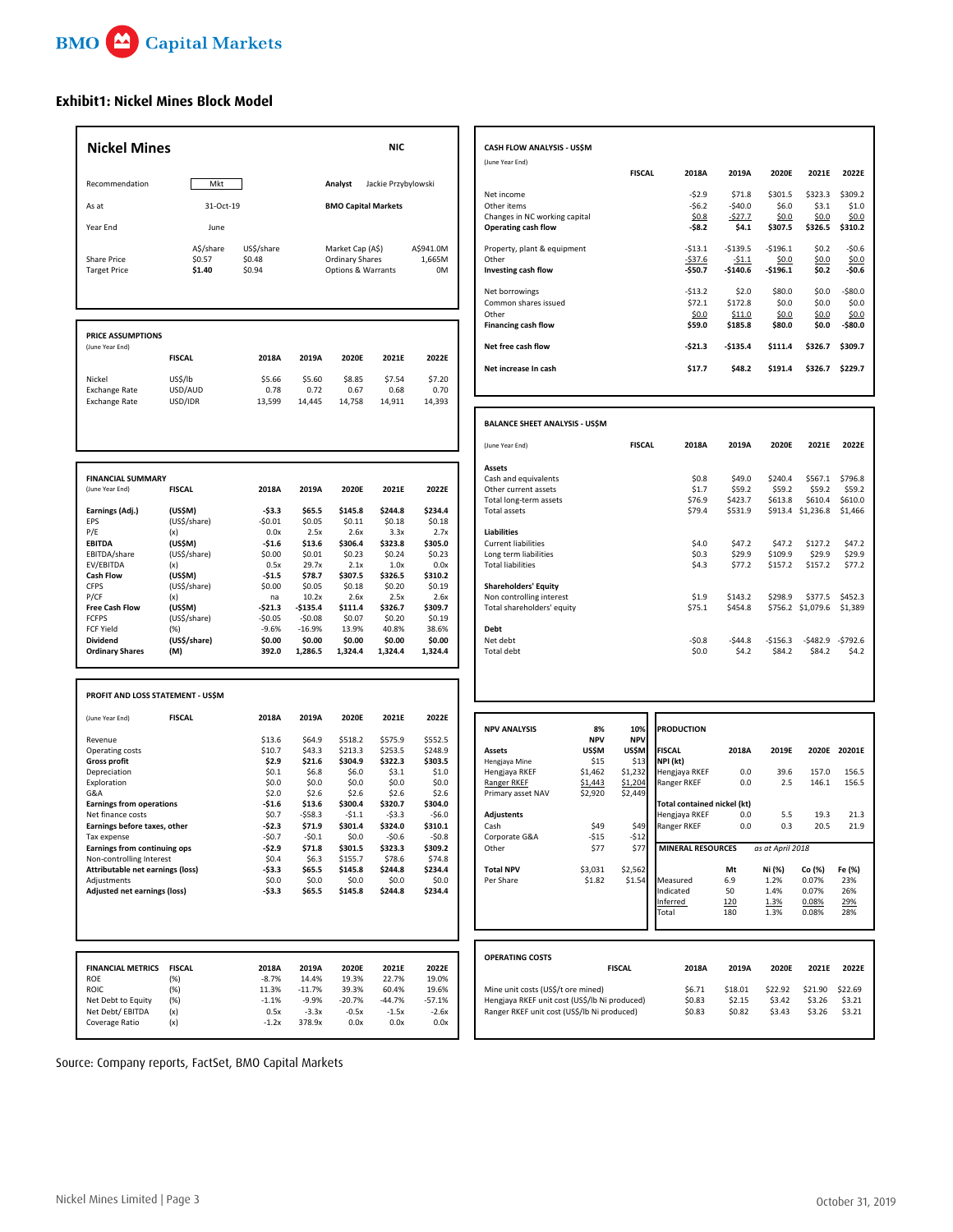



#### **IMPORTANT DISCLOSURES**

#### **Analyst's Certification**

I, Jackie Przybylowski, hereby certify that the views expressed in this report accurately reflect my personal views about the subject securities or issuers. I also certify that no part of my compensation was, is, or will be, directly or indirectly, related to the specific recommendations or views expressed in this report.

Analysts who prepared this report are compensated based upon (among other factors) the overall profitability of BMO Capital Markets and their affiliates, which includes the overall profitability of investment banking services. Compensation for research is based on effectiveness in generating new ideas and in communication of ideas to clients, performance of recommendations, accuracy of earnings estimates, and service to clients.

Analysts employed by BMO Nesbitt Burns Inc. and/or BMO Capital Markets Limited are not registered as research analysts with FINRA. These analysts may not be associated persons of BMO Capital Markets Corp. and therefore may not be subject to the FINRA Rule 2241 and 2242 restrictions on communications with a subject company, public appearances and trading securities held by a research analyst account.

#### **Company Specific Disclosures**

Disclosure 16: A research analyst has extensively viewed the material operations of Nickel Mines Limited.

Disclosure 17: Nickel Mines Limited has paid or reimbursed some or all of the research analyst's travel expenses.

#### **Methodology and Risks to Target Price/Valuation for Nickel Mines Limited (NIC-ASX)**

**Methodology:** The target price is derived using a blend of NAV and EV/EBITDA multiples.

**Risks:** Risks to our target price include a material difference of actual commodity prices or FX compared with our price assumptions, future revisions to tax, mining codes, export policy, or further mandated divestment of ownership from foreign owners in Indonesia.

#### **Distribution of Ratings (October 30, 2019)**

| Rating category | BMO rating     | <b>BMOCM US</b><br>Universe* | BMOCM US IB<br>Clients** | <b>BMOCM US IB</b><br>Clients*** | <b>BMOCM</b><br>Universe**** | <b>BMOCM IB</b><br>Clients***** | StarMine<br>Universe~ |
|-----------------|----------------|------------------------------|--------------------------|----------------------------------|------------------------------|---------------------------------|-----------------------|
| Buy             | Outperform     | $46.5\%$                     | $21.7\%$                 | 55.7 %                           | $48.1\%$                     | $57.3\%$                        | 57.7%                 |
| Hold            | Market Perform | $49.4\%$                     | $15.5\%$                 | $42.3\%$                         | $48.4\%$                     | $41.5\%$                        | 37.5%                 |
| Sell            | Underperform   | $4.1\%$                      | $9.1\%$                  | $2.1\%$                          | $3.4\%$                      | $1.2\%$                         | 4.8%                  |

\* Reflects rating distribution of all companies covered by BMO Capital Markets Corp. equity research analysts.

\*\* Reflects rating distribution of all companies from which BMO Capital Markets Corp. has received compensation for Investment Banking services as percentage within ratings category.

\*\*\* Reflects rating distribution of all companies from which BMO Capital Markets Corp. has received compensation for Investment Banking services as percentage of Investment Banking clients.

\*\*\*\* Reflects rating distribution of all companies covered by BMO Capital Markets equity research analysts.

\*\*\*\*\* Reflects rating distribution of all companies from which BMO Capital Markets has received compensation for Investment Banking services as percentage of Investment Banking clients.

~ As of April 1, 2019.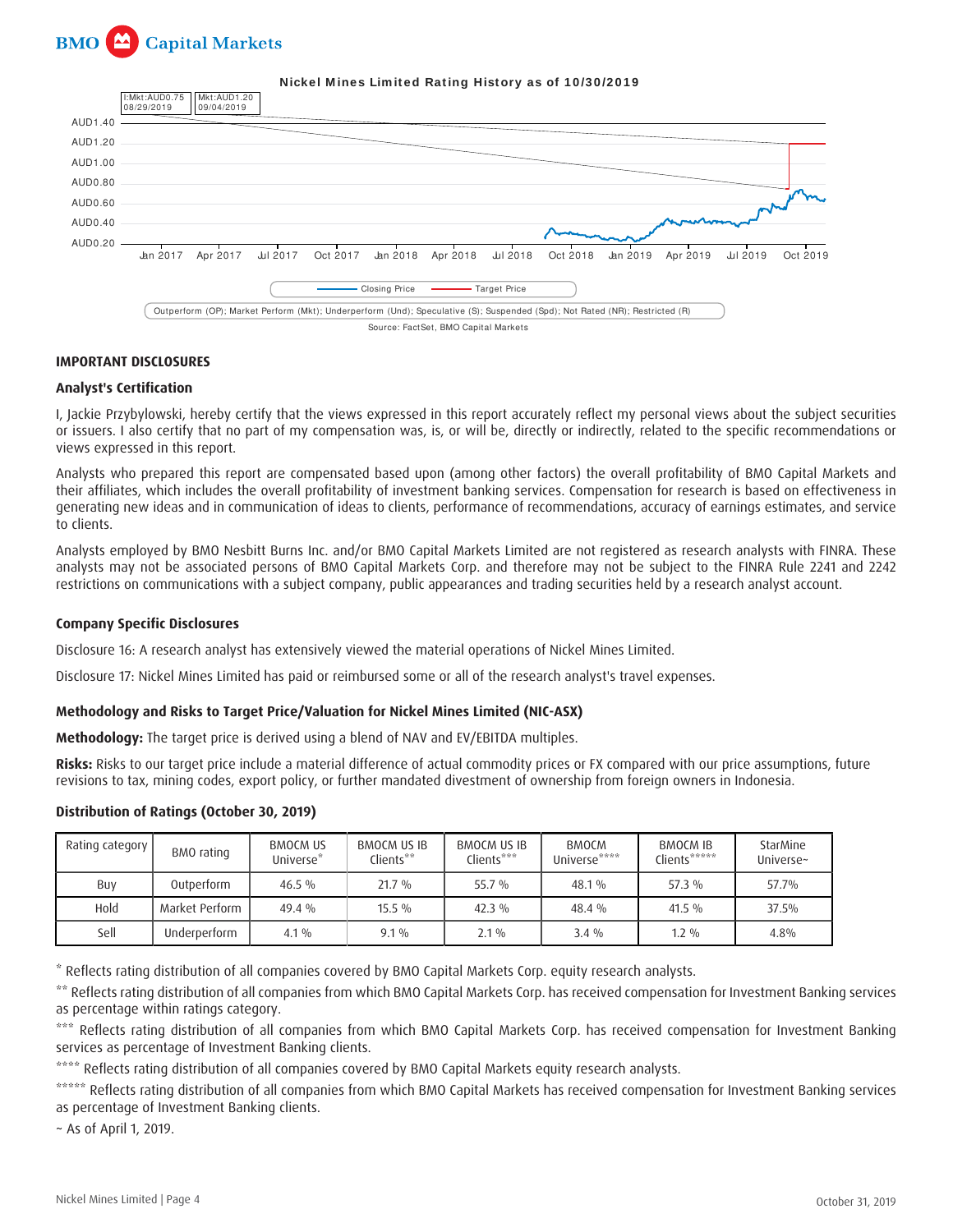

# **Ratings Key (as of October 2016)**

We use the following ratings system definitions: OP = Outperform - Forecast to outperform the analyst's coverage universe on a total return basis; Mkt = Market Perform - Forecast to perform roughly in line with the analyst's coverage universe on a total return basis; Und = Underperform - Forecast to underperform the analyst's coverage universe on a total return basis; (S) = Speculative investment; Spd = Suspended - Coverage and rating suspended until coverage is reinstated; NR = No Rated - No rating at this time; and R = Restricted - Dissemination of research is currently restricted.

BMO Capital Markets' seven Top 15 lists guide investors to our best ideas according to different objectives (CDN Large Cap, CDN Small Cap, US Large Cap, US Small Cap, Income, CDN Quant, and US Quant have replaced the Top Pick rating).

#### **Prior BMO Capital Markets Rating System**

**(April 2013 - October 2016)** [http://researchglobal.bmocapitalmarkets.com/documents/2013/rating\\_key\\_2013\\_to\\_2016.pdf](http://researchglobal.bmocapitalmarkets.com/documents/2013/rating_key_2013_to_2016.pdf?)

**(January 2010 - April 2013)** [http://researchglobal.bmocapitalmarkets.com/documents/2013/prior\\_rating\\_system.pdf](http://researchglobal.bmocapitalmarkets.com/documents/2013/prior_rating_system.pdf?)

#### **Other Important Disclosures**

For Important Disclosures on the stocks discussed in this report, please go to <https://researchglobal0.bmocapitalmarkets.com/public-disclosure/> or write to Editorial Department, BMO Capital Markets, 3 Times Square, New York, NY 10036 or Editorial Department, BMO Capital Markets, 1 First Canadian Place, Toronto, Ontario, M5X 1H3.

#### **Dissemination of Research**

Dissemination of BMO Capital Markets Equity Research is available via our website <https://researchglobal0.bmocapitalmarkets.com/> Institutional clients may also receive our research via Thomson Reuters, Bloomberg, FactSet, and Capital IQ. Research reports and other commentary are required to be simultaneously disseminated internally and externally to our clients. Research coverage of licensed cannabis producers and other cannabis-related companies is made available only to eligible approved North American, Australian, and EU-based BMO Nesbitt Burns Inc., BMO Capital Markets Limited, and BMO Capital Markets Corp. clients via email, our website and select third party platforms.

~ Research distribution and approval times are provided on the cover of each report. Times are approximations as system and distribution processes are not exact and can vary based on the sender and recipients' services. Unless otherwise noted, times are Eastern Standard and when two times are provided, the approval time precedes the distribution time.

BMO Capital Markets may use proprietary models in the preparation of reports. Material information about such models may be obtained by contacting the research analyst directly. There is no planned frequency of updates to this report.

For recommendations disseminated during the preceding 12-month period, please visit: [https://researchglobal0.bmocapitalmarkets.com/public](https://researchglobal0.bmocapitalmarkets.com/public-disclosure/)[disclosure/](https://researchglobal0.bmocapitalmarkets.com/public-disclosure/).

#### **General Disclaimer**

"BMO Capital Markets" is a trade name used by the BMO Investment Banking Group, which includes the wholesale arm of Bank of Montreal and its subsidiaries BMO Nesbitt Burns Inc., BMO Capital Markets Limited in the U.K., Bank of Montreal Europe Plc in Ireland and BMO Capital Markets Corp. in the U.S. BMO Nesbitt Burns Inc., BMO Capital Markets Limited, Bank of Montreal Europe Plc and BMO Capital Markets Corp are affiliates. Bank of Montreal or its subsidiaries ("BMO Financial Group") has lending arrangements with, or provide other remunerated services to, many issuers covered by BMO Capital Markets. The opinions, estimates and projections contained in this report are those of BMO Capital Markets as of the date of this report and are subject to change without notice. BMO Capital Markets endeavours to ensure that the contents have been compiled or derived from sources that we believe are reliable and contain information and opinions that are accurate and complete. However, BMO Capital Markets makes no representation or warranty, express or implied, in respect thereof, takes no responsibility for any errors and omissions contained herein and accepts no liability whatsoever for any loss arising from any use of, or reliance on, this report or its contents. Information may be available to BMO Capital Markets or its affiliates that is not reflected in this report. The information in this report is not intended to be used as the primary basis of investment decisions, and because of individual client objectives, should not be construed as advice designed to meet the particular investment needs of any investor. Nothing herein constitutes any investment, legal, tax or other advice nor is it to be relied on in any investment or decision. If you are in doubt about any of the contents of this document, the reader should obtain independent professional advice. This material is for information purposes only and is not an offer to sell or the solicitation of an offer to buy any security. BMO Capital Markets or its affiliates will buy from or sell to customers the securities of issuers mentioned in this report on a principal basis. BMO Capital Markets or its affiliates, officers, directors or employees have a long or short position in many of the securities discussed herein, related securities or in options, futures or other derivative instruments based thereon. The reader should assume that BMO Capital Markets or its affiliates may have a conflict of interest and should not rely solely on this report in evaluating whether or not to buy or sell securities of issuers discussed herein.

#### **Additional Matters**